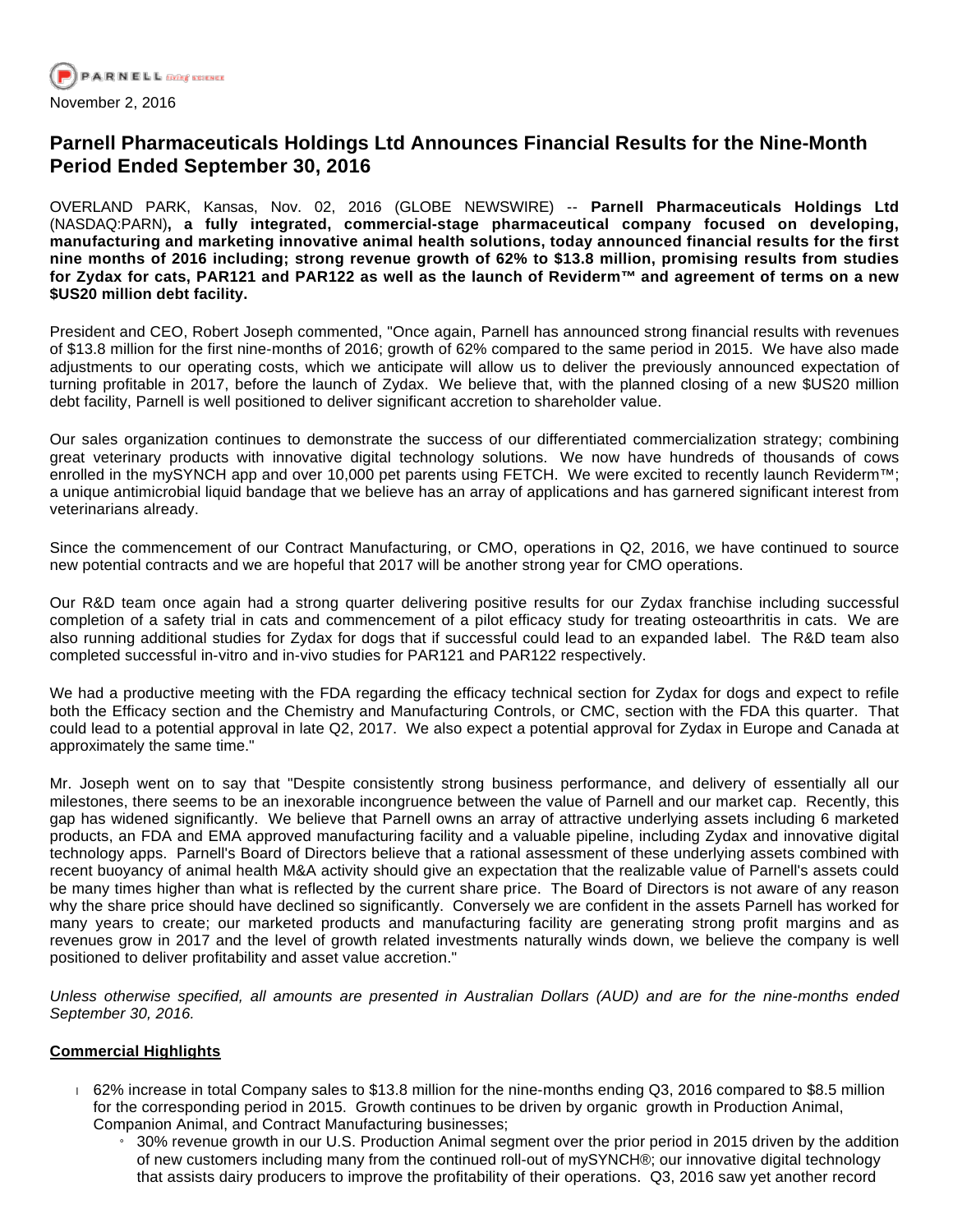sales month underpinning our continued growth expectations.

- » 156% revenue growth in our Companion Animal business compared to the same period in 2015. The continued roll-out of Glyde and FETCH in the US market complemented ongoing strength in Australia, where Companion Animal revenues grew 32% over the first nine-months of 2015. FETCH, our digital application for dogs, has now been used by over 10,000 pet parents in the US and Australian markets. This large and growing base of new "Parnell clients" bodes well for the revenue growth of new products such as Reviderm, Luminous and Zydax.
- Contract Manufacturing has generated  $$2.7m$  in revenues through for the first nine months of 2016. The Company did not generate any Contract Manufacturing revenue in 2015.
- For the remainder of 2016 and in to 2017, we expect to see continued strong revenue growth from all three of our Business Segments which we anticipate will lead to Parnell returning to profitability in 2017. This will complete the investment phase undertaken for the last five years and with the potential launch of Zydax for dogs and cats as well as potential launch of PAR121 (bone regeneration) and PAR122 (skin regeneration) in 2017 through 2018 we believe that we have strong revenue growth prospects that will build on our foundation of existing, high-margin revenues.

## **Development Highlights**

- We successfully completed a pilot safety study for the use of Zydax in cats. Doses up to eight times the expected commercial dose were administered to cats over four weeks with no clinically significant changes observed. This paved the way for commencing a pilot efficacy study which is currently underway. Both these studies, once completed could enable the commencement of Pivotal Safety and Efficacy studies for the use of Zydax to treat osteoarthritis in cats. There are currently no approved products in the US or Europe for treating this very common disease long term. We believe Zydax could be the first product approved for long term, safe use to treat OA in cats. This could be a very large opportunity for the Zydax franchise given there are over 50 million cats in the US with the prevalence of OA in cats reported to be over 60%. At this stage, we believe we could achieve potential registration in the US and Europe in 2018.
- We also continued enrollment for a large study to assess new clinical end-points for the use of Zydax in dogs that if successful, may lead to a potential Disease Modification claim. We have a further study in the DMOAD area planned to commence later this year. Combined, we believe these studies could lead to a significant increase in the value of the Zydax franchise.
- We successfully completed an in-vitro study for PAR121, our developmental compound that is expected to speed bone healing. This study demonstrated increased mineralization of bone, an important marker of bone healing, as compared to control samples. We also commenced an in-vivo rodent study to demonstrate enhanced bone healing and expect to commence a safety study and a bone healing study in dogs. We anticipate results of all these studies by the first half of 2017. We believe a combination of positive results from these studies could lead to a significant increase in the value of this asset.
- We also completed successful in-vivo studies for PAR122 our developmental compound that is expected to speed skin healing. This study showed a marked increase in the thickness of the epidermis. As with PAR121, we expect to commence safety and skin healing studies in dogs and if successful, we believe this could lead to a significant increase in the value of this asset.

### **Corporate Highlights**

- We have negotiated terms to replace our current \$US11 million debt facility with a new \$US20 million facility. We are in final stages of documentation and expect to close in the coming weeks. We expect this facility to provide sufficient capital to complete the transition from our investment phase to planned profitability in 2017. Given the strong cash generation of our commercial stage businesses, this debt finance provides attractive non-dilutive capital.
- We have recently reviewed aspects of our planned investments and prioritized those investments that we believe will provide the fastest accretion to shareholder value. As a result, we have materially reduced our cost base in line with our goal of planned profitability in 2017.

### **Financial Results (for the nine month period ended September 30, 2016)**

### **Revenue**

Total revenue of \$13.8 million for the nine month period ending September 30, 2016, a 62% increase compared to the same period in 2015.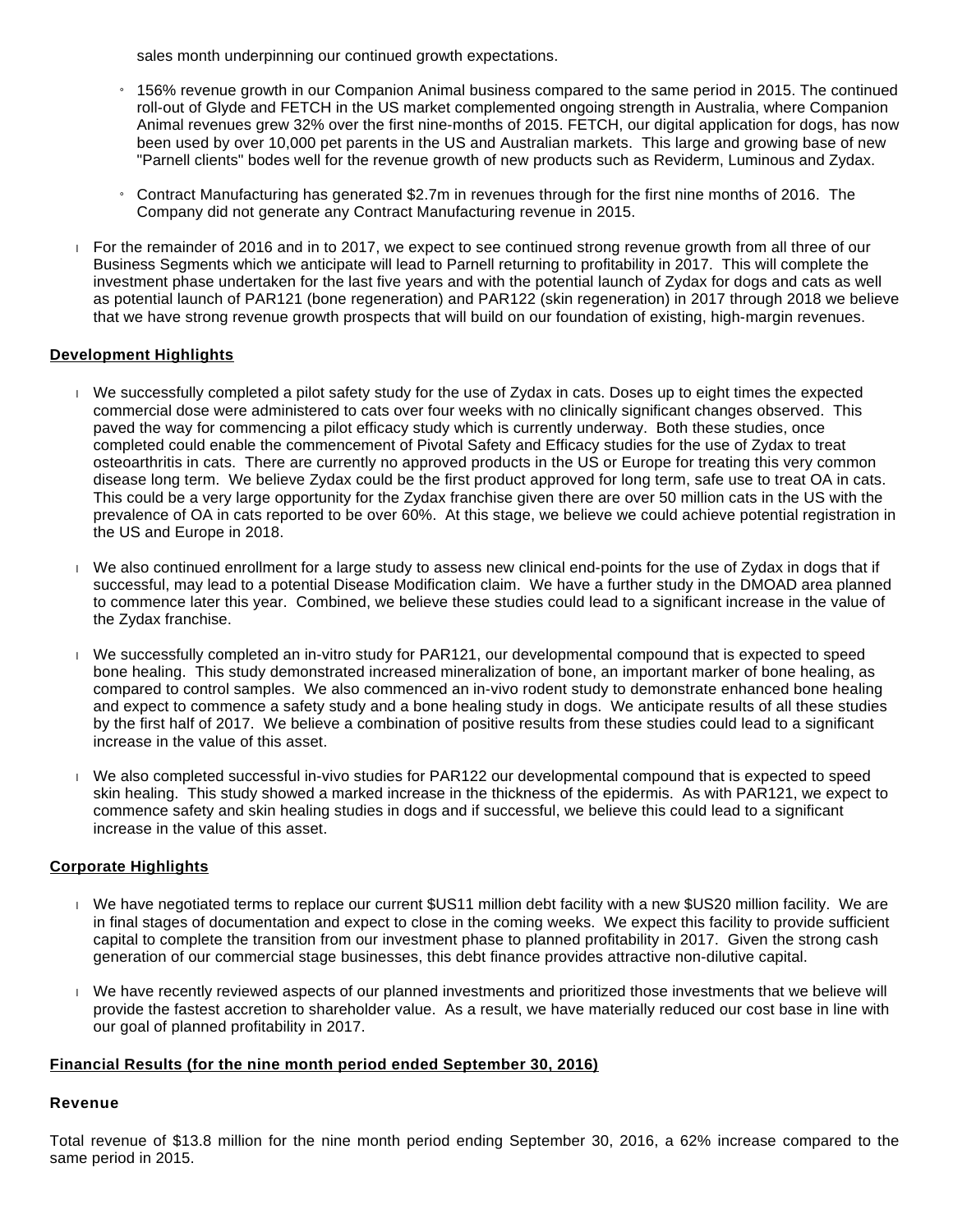Our operating segments performed as follows:

- Production Animal US: Sales for the nine months ended September 30, 2016 were \$7.1 million, an increase of \$1.0 million, or 30%, over the same period in 2015. Our market share continues to grow lending support to our differentiated value proposition combining clinical science leadership (through the PROCEPT™ breeding program) with digital technology (mySYNCH) for this high margin business segment.
- Production Animal Rest of World (ROW): Revenue for the nine months ended September 30, 2016 decreased by 42% to \$1.1 million compared to the same period in 2015. As we have disclosed in previous announcements, our ROW business is driven primarily by large orders that can span differential quarters from one year to the next. Conversely, we believe our reproductive hormone products represent attractive assets with the opportunity for geographic expansion in 2017. In particular, we plan on launching both our products estroPLAN and GONAbreed in Canada (estroPLAN was previously marketed in Canada on our behalf by Vetoquinol) and also potentially in Europe in 2017 which we expect could provide an attractive revenue stream.
- Companion Animal: Revenue for the nine months ended September 30, 2016 grew 156% to \$2.9 million driven by establishment of our US operations and a 32% increase in Australian sales compared to the same period in 2015. We expect full-year 2016 revenue growth to be of similar magnitude. Our Companion Business is expected to grow strongly again in 2017 from sales of Glyde, Reviderm and Luminous in the US as well as Glyde and Zydax in Australia. With this revenue growth and a right-sizing of our sales and marketing expenditure, we expect to bring this business segment to profitability in 2017.
- **Contract Manufacturing Revenue of \$2.7 million was generated for the nine months ended September 30. 2016.** No revenue was generated during the comparable period in 2015. We continue to prospect additional CMO opportunities. Given the rarity of our FDA and EMA sterile manufacturing facility, we expect to attract several new opportunities in 2017.

### **Expenses**

Cost of Sales for the nine months ended September 30, 2016 was \$6.3 million, compared to \$5.2 million for the comparable period in 2015. This was a 21% increase year on year, driven by a 62% increase in sales, clearly demonstrating the ability of our manufacturing facility to generate significantly greater output with only a marginal increase in variable costs. Gross margin as a percentage of revenue, using a Cost of Goods Sold — Product basis, remained consistent with the first nine months of 2015, at 83%. We expect this gross margin level to continue for the full year 2016.

Selling and marketing expenses increased by \$4.5 million to \$11.3 million for the nine months ended September 30, 2016. This increase was driven by the full year effect of establishing our US Companion Animal business and launch FETCH™, our digital technology that has now been used by over 10,000 pet parents. We have recently reviewed the level of investment to establish our US presence and we have determined that we can reduce the level of expenditure through to the launch of Zydax thereby improving our profitability of this operating segment. Our Production Animal business segment has long been profitable, as has our Australian Companion Animal Business. Our objective through to 2017 is to make our US Companion Animal Business profitable before the launch of Zydax. We anticipate this will be achieved by increasing revenues of Glyde, Reviderm and Luminous as well as attenuation of expenses on sales and marketing by focusing on utilization of our existing digital technologies.

Regulatory and R&D expenses increased by \$0.5 million to \$1.2 million for the first nine months of 2016 due to costs associated with the initiation of several preclinical and studies aimed at developing our pipeline products PAR121 and PAR122.

Administration expenses increased by \$3.1 million to \$10.7 million for the nine months ended September 30, 2016, compared to the same period in 2015. This increase was driven by higher staffing and external costs to support a substantially larger Commercial and R&D organization in the US; increased compliance, regulatory and legal costs associated with being a public company; and shared-based compensation related to stock options and restricted share units to a larger base of US and Australian employees. As with Sales and Marketing Expenses, the Board of Directors have determined that significant cost savings can be made in Administration expenses and we therefore expect to see this amount reduce materially in 2017, in line with our broader expectation of returning to profitability in 2017.

Finance costs and Net foreign exchange losses on borrowings increased by \$0.7 million to \$1.6 million for the nine months ended September 30, 2016 from the comparable period in 2015 due to interest costs on the debt facility that was established in June, 2015.

Other Income/(Expense): for the nine-month period ending 30, June 2015 we reported Other Income of \$7.4 million and for the same period in 2016 this declined by \$8.5 million to be an Expense of \$1.1 million. This was due to Foreign Exchange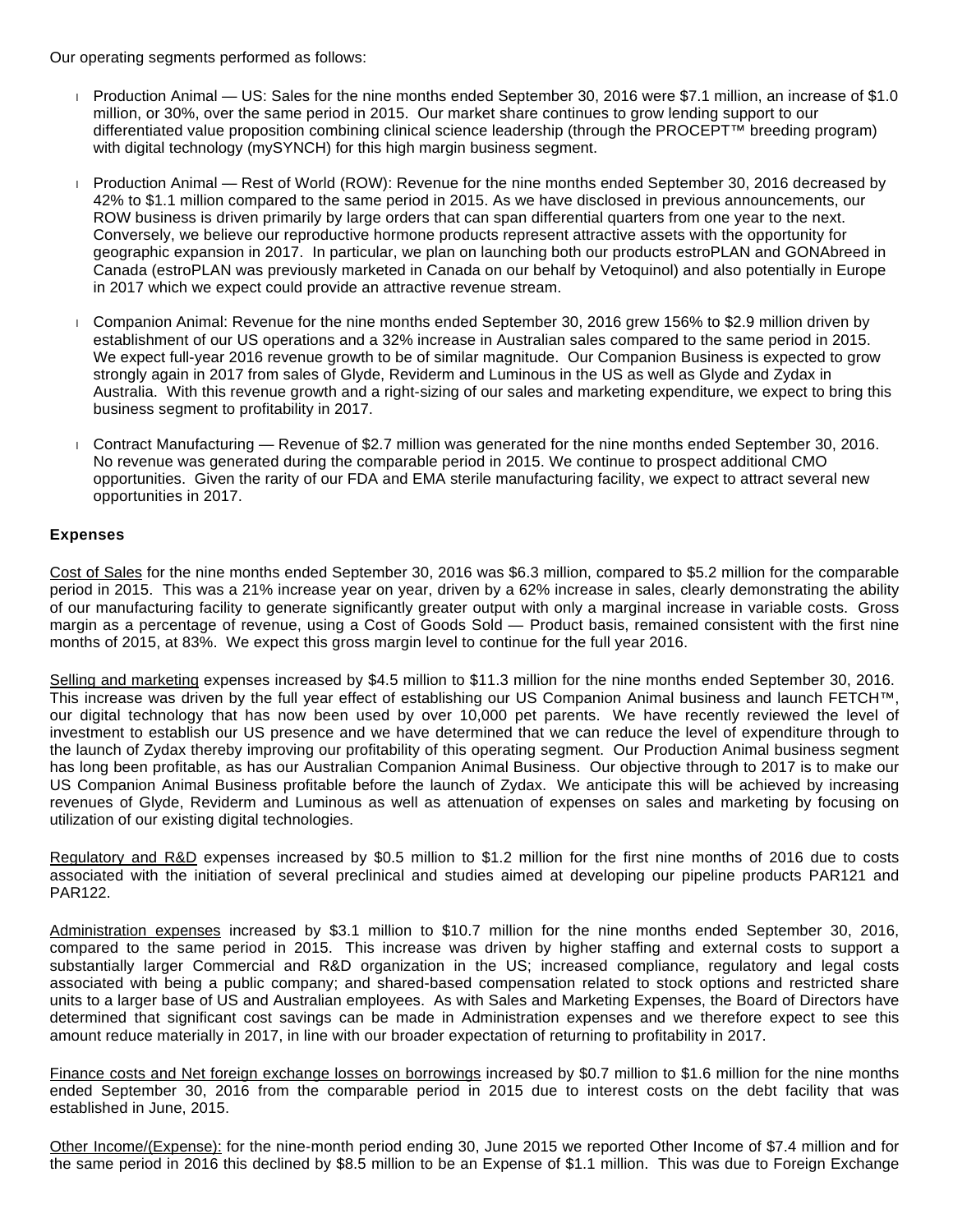movements of \$6.2 million, primarily between the Australian dollar and the US dollar, resulting from an unrealized foreign exchange expense of \$1.7 million in the first nine months of 2016 compared to an unrealized foreign exchange gain of \$4.2 million in the same period of 2015. In 2015 we also reported non-recurring other income of \$2.6 million. In addition, in the first nine months of 2015, \$0.4 million in government grants were received from the Kansas Department of Commerce compared to \$0.1 million in 2016. In the first nine months of 2016, \$0.4 million was recorded in Other Income as part of research and development incentives received in Australia, compared to \$0.3 million in 2015.

Net loss after tax for the nine months ended September 30, 2016 increased to \$18.6 million compared to \$5.4 million in 2015. As stated previously, we expect the Net loss after tax to reduce markedly in 2017 due to ongoing reduction in expenses and increasing revenues.

Net loss per weighted-average share was (\$1.21) for the nine-months ended September 30, 2016 compared to a (\$0.41) per share loss for the same period in 2015.

Cash and cash equivalents as of September 30, 2016, were \$2.1 million compared to \$5.7 million at December 31, 2015. Cash utilization has reduced significantly with recent cost reductions and prioritizations of R&D investments. We also expect to increase our debt funding by replacing our current \$US11 million facility with a \$US20 million facility. We expect this new loan could close in the coming weeks. Combined with our organic cash generation we believe Parnell will start to be cash flow positive in 2017, before the launch of Zydax.

### **Conference Call Information**

Management will host a conference call on November 2, 2016 at 5:00 pm EDT to discuss financial results and answer questions. Investors and analysts may access the conference call by dialing (877) 244-6184 FREE (U.S./Canada) or (920) 663-6271 (International) and using the conference ID# 10159582.

A telephone replay will be available for one week following the call by dialing (855) 859-2056 FREE (U.S./domestic) and (404) 537-3406 using the conference ID# 10159582.

### **About Parnell**

Parnell (PARN) is a fully integrated, veterinary pharmaceutical company focused on developing, manufacturing and commercializing innovative animal health solutions. Parnell currently markets six products for companion animals and production animals in 14 countries and augments its pharmaceutical products with proprietary digital technologies FETCH™ and mySYNCH®. These innovative solutions are designed to enhance the quality of life and/or performance of animals and provide a differentiated value proposition to our customers. Parnell also has a pipeline of 7 drug products covering valuable therapeutic areas in orthopedics, dermatology, anesthesiology, nutraceuticals and metabolic disorders for companion animals as well as reproduction and mastitis for cattle.

For more information on the company and its products, please visit [www.parnell.com.](https://www.globenewswire.com/Tracker?data=QXx_VV17Tb_3F4l1FdbC46JjIQpGcF0h5PXB8b2VGAwamd0mnDE1vKxaOwq_rNnexCQEfNOO5KEFkfCKTaN-bg==)

### **Cautionary Note Regarding Forward-Looking Statements**

This press release contains forward-looking statements and information within the meaning of the U.S. Private Securities Litigation Reform Act of 1995. Words such as "may," "anticipate," "estimate," "expects," "projects," "intends," "plans," "develops," "believes," and words and terms of similar substance used in connection with any discussion of future operating or financial performance identify forward-looking statements. Forward-looking statements represent management's present judgment regarding future events and are subject to a number of risk and uncertainties that could cause actual results to differ materially from those described in the forward-looking statements. These risks include, but are not limited to, risks and uncertainties regarding Parnell's research and development activities, its ability to conduct clinical trials of product candidates and the results of such trials, as well as risks and uncertainties relating to litigation, government regulation, economic conditions, markets, products, competition, intellectual property, services and prices, key employees, future capital needs, dependence on third parties, and other factors, including those described in Parnell's Annual Report on Form 20-F filed with the Securities and Exchange Commission, or SEC, on March 4, 2016, along with its other reports filed with the SEC. In light of these assumptions, risks, and uncertainties, the results and events discussed in any forward-looking statements contained in this press release might not occur. Investors are cautioned not to place undue reliance on the forward-looking statements, which speak only as of the date of this press release. Parnell is under no obligation, and expressly disclaims any obligation, to update or alter any forward-looking statements, whether as a result of new information, future events, or otherwise.

### **Consolidated Balance Sheets (Unaudited)**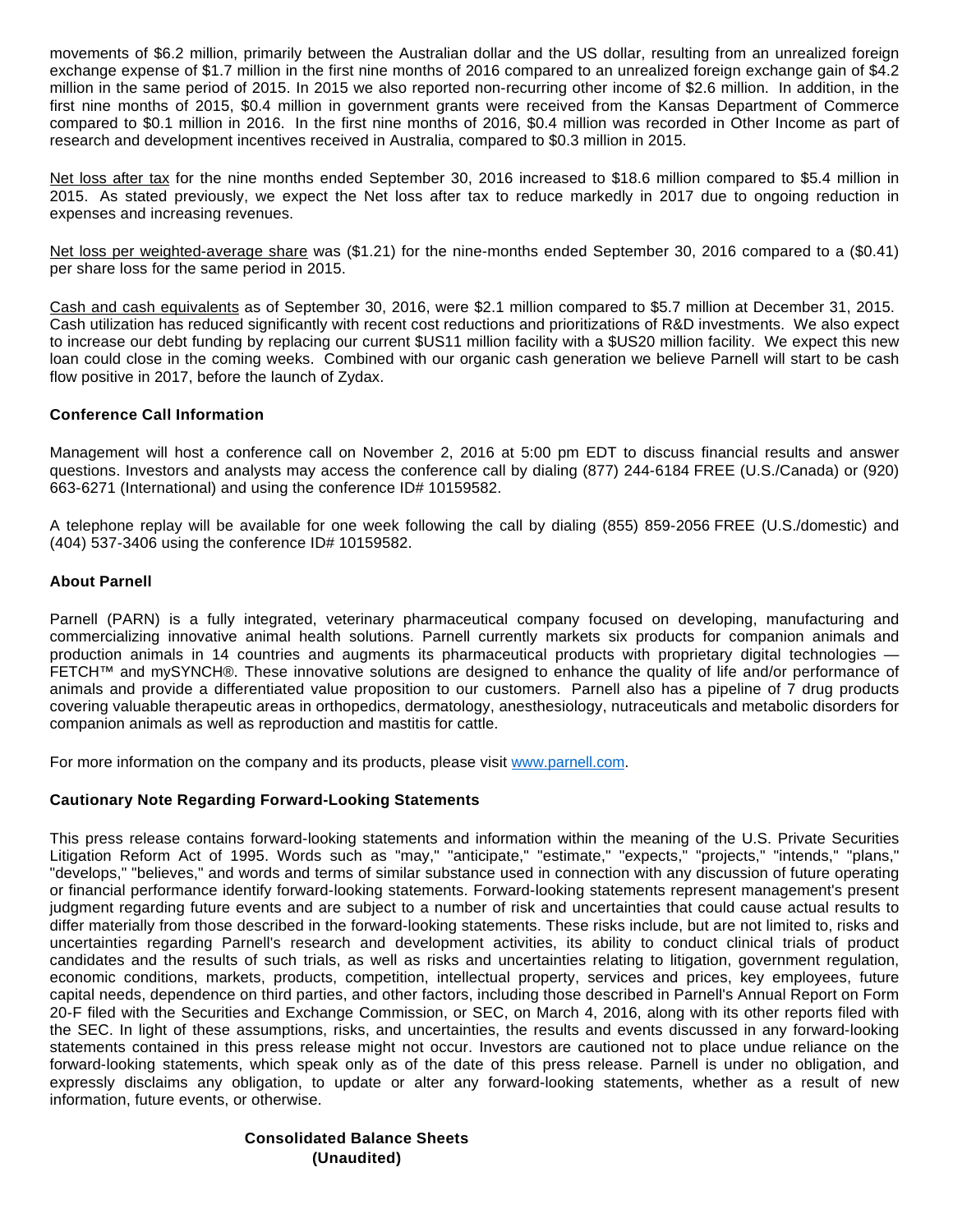|                                                  | 30 September 2016 31 December 2015<br>\$AUD | \$AUD          |
|--------------------------------------------------|---------------------------------------------|----------------|
| <b>CURRENT ASSETS</b>                            |                                             |                |
| Cash and cash equivalents                        | 2,072,951                                   | 5,666,679      |
| Trade and other receivables                      | 3,208,774                                   | 7,266,662      |
| Inventories                                      | 3,676,599                                   | 3,426,926      |
| Prepayments                                      | 589,184                                     | 531,843        |
| <b>TOTAL CURRENT ASSETS</b>                      | 9,547,508                                   | 16,892,110     |
| <b>NON CURRENT ASSETS</b>                        |                                             |                |
| Trade and other receivables                      | 64,983                                      | 67,457         |
| Property, plant and equipment                    | 12,072,998                                  | 12,666,214     |
| Intangible assets                                | 17,367,621                                  | 16,583,360     |
| <b>TOTAL NON CURRENT ASSETS</b>                  | 29,505,602                                  | 29,317,031     |
| <b>TOTAL ASSETS</b>                              | 39,053,110                                  | 46,209,141     |
| <b>LIABILITIES</b><br><b>CURRENT LIABILITIES</b> |                                             |                |
| Trade and other payables                         | 8,006,121                                   | 6,780,440      |
| <b>Borrowings</b>                                | 7,003,797                                   | 3,122,553      |
| Provision for employee benefits                  | 680,242                                     | 438,008        |
| <b>TOTAL CURRENT LIABILITIES</b>                 | 15,690,160                                  | 10,341,001     |
| <b>NON CURRENT LIABILITIES</b>                   |                                             |                |
| Trade and other payables                         | 1,057,476                                   | 1,106,360      |
| Borrowings                                       | 9,938,247                                   | 14,353,203     |
| Provision for employee benefits - non-current    | 193,064                                     | 153,781        |
| <b>TOTAL NON CURRENT LIABILITIES</b>             | 11,188,787                                  | 15,613,344     |
| <b>TOTAL LIABILITIES</b>                         | 26,878,947                                  | 25,954,345     |
|                                                  |                                             |                |
| <b>NET ASSETS</b>                                | 12,174,163                                  | 20,254,796     |
| <b>EQUITY</b>                                    |                                             |                |
| <b>Ordinary Share Capital</b>                    | 63,301,764                                  | 55,343,451     |
| Share based Compensation                         | 3,027,222                                   | 1,708,388      |
| Reserves                                         | (1,988,781)                                 | (3,214,558)    |
| (Accumulated losses)/retained earnings           | (52, 166, 042)                              | (33, 582, 485) |
| <b>TOTAL EQUITY</b>                              | 12,174,163                                  | 20,254,796     |

## **Consolidated Statements of Comprehensive Loss (Unaudited)**

|                                           | <b>For the Nine-Months</b><br><b>Ended September 30,</b> |               |
|-------------------------------------------|----------------------------------------------------------|---------------|
|                                           | 2016                                                     | 2015          |
|                                           | AUD\$                                                    | AUD\$         |
| Revenue                                   | 13,774,480                                               | 8,490,393     |
| Other income/(expense)                    | (1, 147, 162)                                            | 7,352,397     |
| Cost of goods sold                        | (6,339,699)                                              | (5,231,768)   |
| Selling and marketing expenses            | (11, 340, 528)                                           | (6,832,457)   |
| Regulatory, R&D expenses                  | (1, 163, 578)                                            | (651, 774)    |
| Administration expenses                   | (10,713,500)                                             | (7,612,336)   |
| Net foreign exchange losses on borrowings |                                                          |               |
| Finance costs                             | (1,642,645)                                              | (930, 192)    |
| Loss before income tax                    | (18, 572, 632)                                           | (5, 415, 738) |